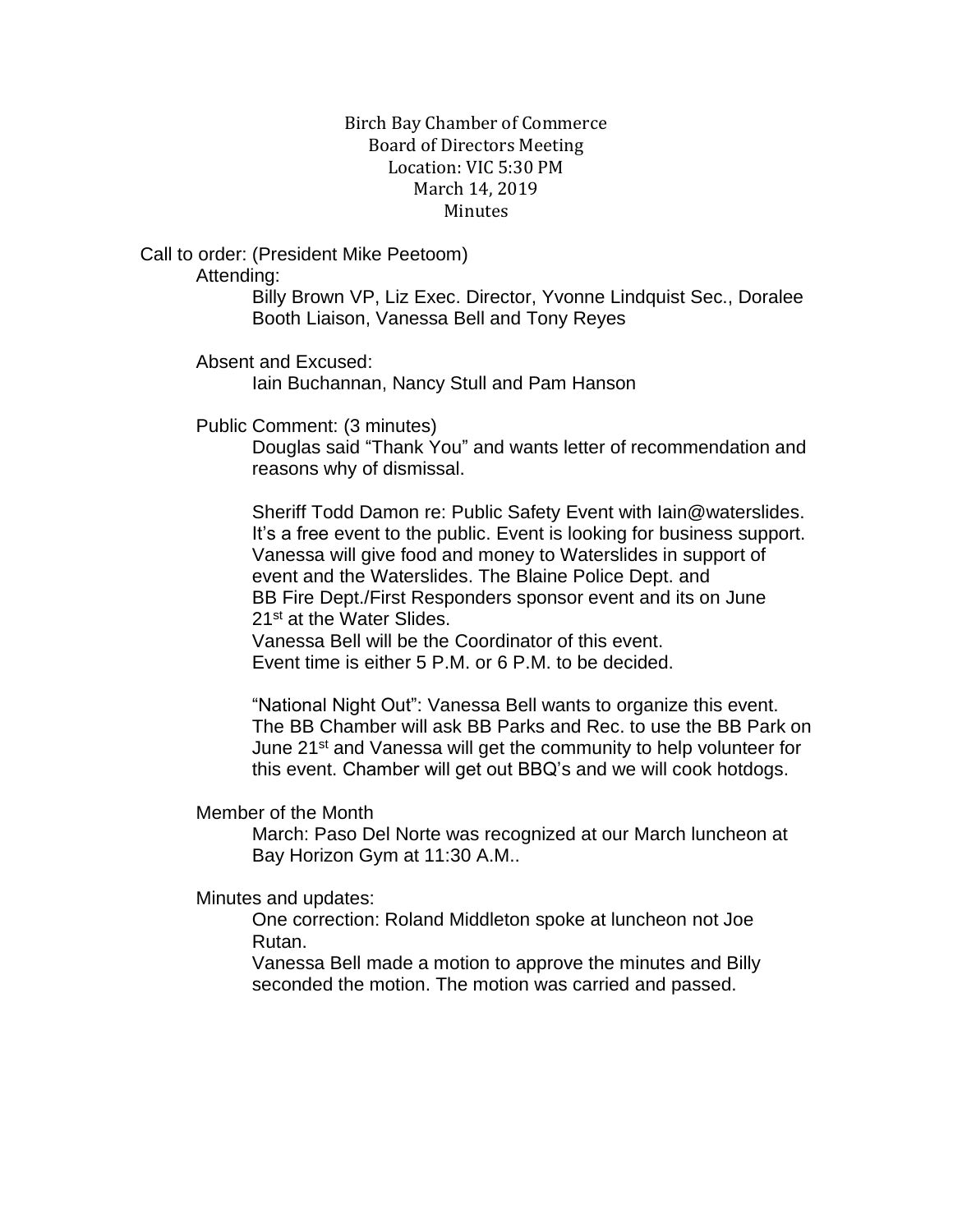Liaison Report:

Doralee Booth: Suggestions that someone on the board run for Blaine School Board. We need to promote the Birch Bay School. Mothers from Birch Bay need to be involved in Blaine School District to promote the need of an elementary school here at the beach. Birch Bay taxpayers send a lot of money to the Blaine School District and we at the beach continue to be pushed aside and ignored. The Blaine School District on the map is long and we at BB are cut out of the middle. We are going to fight to get the district connected and not separated like it is now. Doralee is suggesting two mothers of elementary school aged kids run for the Blaine School Board. Doralee will be happy to come and talk to our school district women at a coffee and motivate them to run for the Blaine School board.

BB Parks and Rec: Playground has received money for benches and bike racks.

Friends of BB Library: On June  $19<sup>th</sup>$  on the lawn at new library site will be a small carnival with BBQ'd hamburgers and hot dogs will be set up to raise money for our new library.

Financial Report: Tabled until Nancy Stull returns

Executive Report: Liz

Liz's new email address is: [Director@birchbaychamber.com](mailto:Director@birchbaychamber.com)

Thursday March 21st will introduce Fan Fest leaders to membership and planned three day's events.

Catering by Pasco Del Norte for luncheon and the cost is \$10 and please RSVP to VIC.

April Luncheon: Speaker is to be decided

Membership Update: Email/Calling to renew memberships/Solicit new members. **Philips 66 joined as a New Member for** \$500.

New Member Welcome Bags: 2019 Chamber Stickers to be ordered.

Sponsorships: Every sponsorship is available for events.

Mike P. is chair of Kite Festival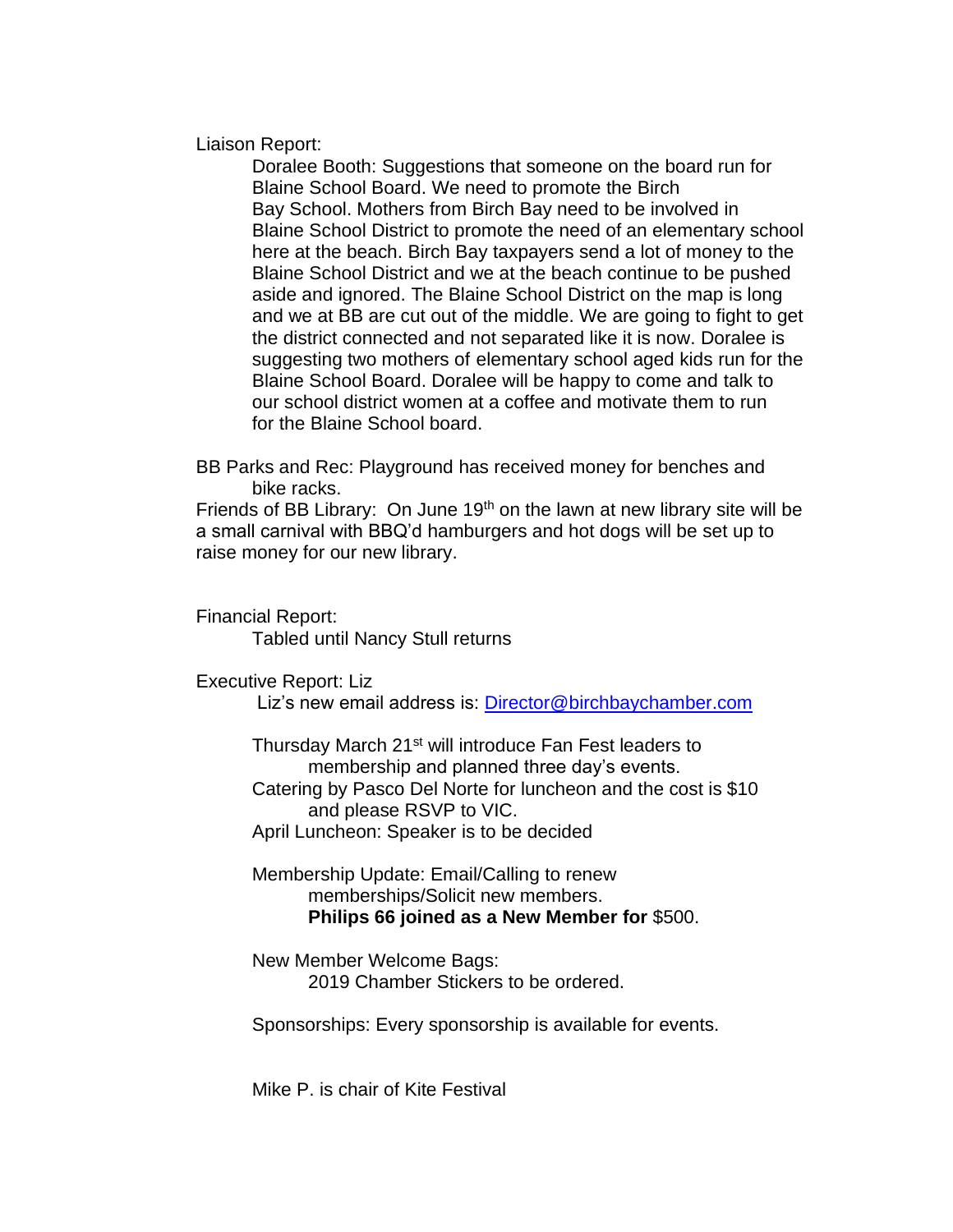- Executive Director will be introduced and ask for goodies for the Membership Bags.
- Liz talked to Dori on organization of Quick Books
- We need a dedicated area for employee's information that is under lock.
- Care is important that our wording isn't connected with an AKA on Instagram and Facebook.

Current BB Chamber membership: to be updated

New Business:

Terry has a \$7500 sponsorship for Fan Fest Kids Zone Iain is talking about sponsoring the Kite Festival. BB Chamber is sponsoring the Beer Garden at Fan Fest and we are looking for a commercial sponsor.

Looking for : "Dickerson" to Sponsor the second beer garden. Iron Clad Chairs for events…deciding tonight who are the chairs! Bottom line… Mike P and Billy B are chairs of all until new chairs step up.

Billy Brown says all permits are going in next week.

Makensey has a book for each event that will be added to with Liz.

- Doralee insists that we have continued organizational meetings for each event.
- Billy will work with Liz for logistics for each event.

Rollback fell apart due to competing events car owners planned on going to.

Pres. Mike P. has a new plan is in order with a younger group of rat rods. Vicious Car Works is the club. All rods are welcome.

Venders will be hand picked for quality.

20 Venders and 5 Food trucks for Roll Back is suggested. We will have separate meetings for separate events.

Budget: Doralee and Billy worked on budget. Guideline for what we can spend. Budget looks tight.

Motion by Yvonne to pass the budget. Tony seconds the motion. The budget passed unanimous back to January 1, 2019